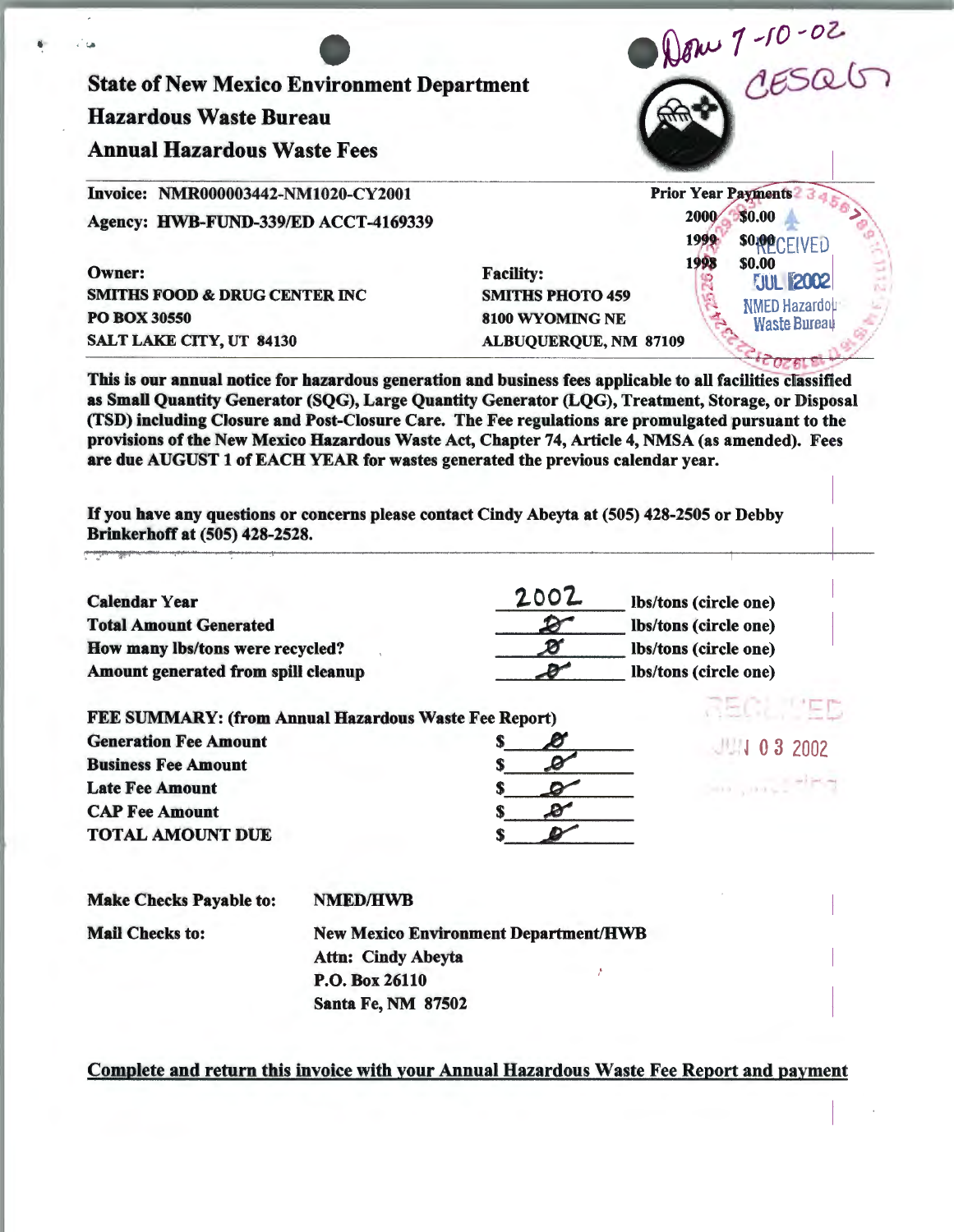

NEW MEXICO ENVIRONMENT DEPARTMENT **HAZARDOUS WASTE BUREAU** 

# **ANNUAL HAZARDOUS WASTE FEE REPORT**

Note: Complete and return this report with your invoice and payment

| <b>SECTION I:</b>        | FACTURY INFORMATION AND IDENTIFICATION                       |
|--------------------------|--------------------------------------------------------------|
|                          | Facility Name: Smith's Food & Drug # 459                     |
|                          | EPA Identification Number: NMR000003442 Phone: 505-857-9278  |
|                          |                                                              |
|                          | Facility Address: 8100 Wijoming, NE<br>Albuquerque, NM 87109 |
| <b>Mailing Address:</b>  | Same as above                                                |
| <b>Facility Contact:</b> |                                                              |
| <b>Title:</b>            | Mary Ann Helm<br>Photo Lab Manager                           |
| <b>Reporting Date:</b>   | 62602                                                        |

The New Mexico Hazardous Waste Generation Fee is comprised of two parts: a Business Fee and a Generation Fee. The Business Fee is determined by your generator status and the Generation Fee is determined by the amount of non-recycled hazardous waste, which is generated by the facility. It is important to note that your generator status is determined by adding the recycled and non-recycled hazardous waste generated by your facility each month.

Detailed regulations covering the annual hazardous waste fees are defined at 20.4.3 NMAC.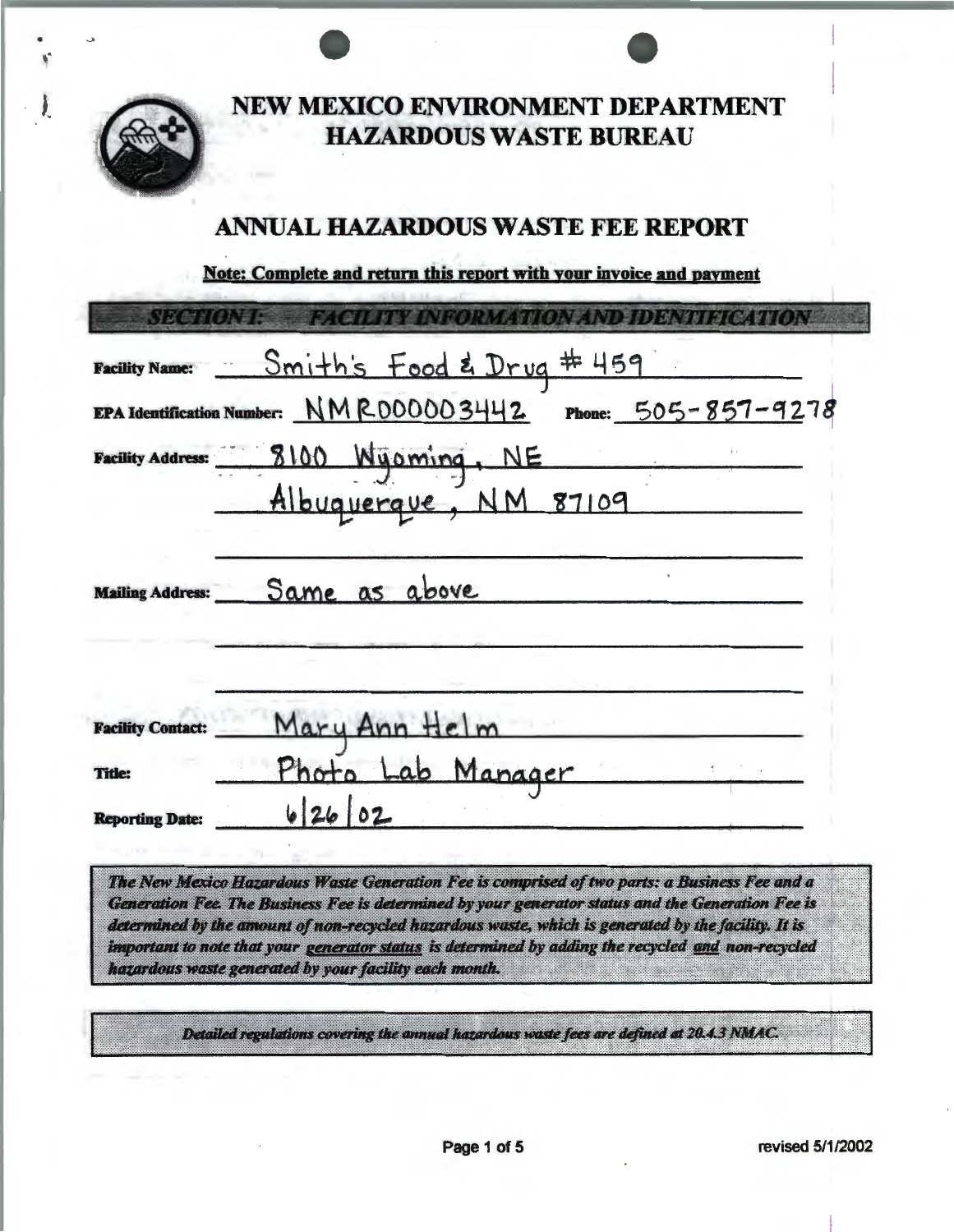#### *SECTION JI:*  **ANNUAL GENERATION CALCULATIONS**

To calculate the annual waste generation amounts, use the schedule below. Enter the total pounds of hazardous waste generated per month and then subtract the pounds of recycled hazardous waste per month. The difference is the amount of non-recycled hazardous waste generated.

| <b>Month</b>         | <b>Total Hazardous</b><br>Waste (lb) | Calendar Year: 2002 | Recycled (lb) |     | <b>Non-Recycled</b><br>$(lb)$ |
|----------------------|--------------------------------------|---------------------|---------------|-----|-------------------------------|
| January              | Ø                                    |                     |               |     |                               |
| February             | $\mathcal{B}'$                       |                     |               |     |                               |
| March                | $\boldsymbol{\mathscr{Q}}$           |                     |               |     |                               |
| April                | Ø                                    |                     |               |     |                               |
| May                  | Б                                    |                     |               |     |                               |
| June                 | Ø                                    |                     |               |     | <b>COLES</b>                  |
| <b>July</b>          | Đ                                    |                     |               | ≕   |                               |
| August               | Ð                                    |                     |               | ≕   |                               |
| September            | $\mathcal{B}^{\prime}$               |                     |               | ≕   |                               |
| October              | 0                                    |                     |               | $=$ |                               |
| November             |                                      |                     |               |     |                               |
| December             | Ø                                    |                     |               | $=$ |                               |
| <b>Annual Totals</b> | $\bm{\mathscr{E}}$                   |                     |               |     |                               |

## **SECTION III: GENERATION STATUS DETERMINATION**

Determine your generator status using the largest amount of total hazardous waste generated during any one calendar month (from first column in Section IT).

### *GENERATOR STATUS:*

**Krist busines** 

- If you generate 220 lbs (100 kg) or less of hazardous waste (recycled and non-recycled) in any one month, you are a Conditionally Exempt Small Quantity Generator (CESQG).
- If you generate more than 220 lbs (100 kg) but less than 2,206 lbs (1,000 kg) of hazardous waste<br>\* (recycled and non-recycled) in any one month, you are a Small Quantity Generator (SQG).
- **If you generate more than 2,205 lbs (1,000 kg) of hazardous waste (recycled and non-recycled) in** any one month, you are a Large Quantity Generator (LQG).

### NOTE: IF YOU ARE A CESOG, YOU DO NOT OWE ANY FEES. PLEASE COMPLETE THE CERTIFICATION SECTION OF THIS FORM AND RETURN TO OUR OFFICE.

..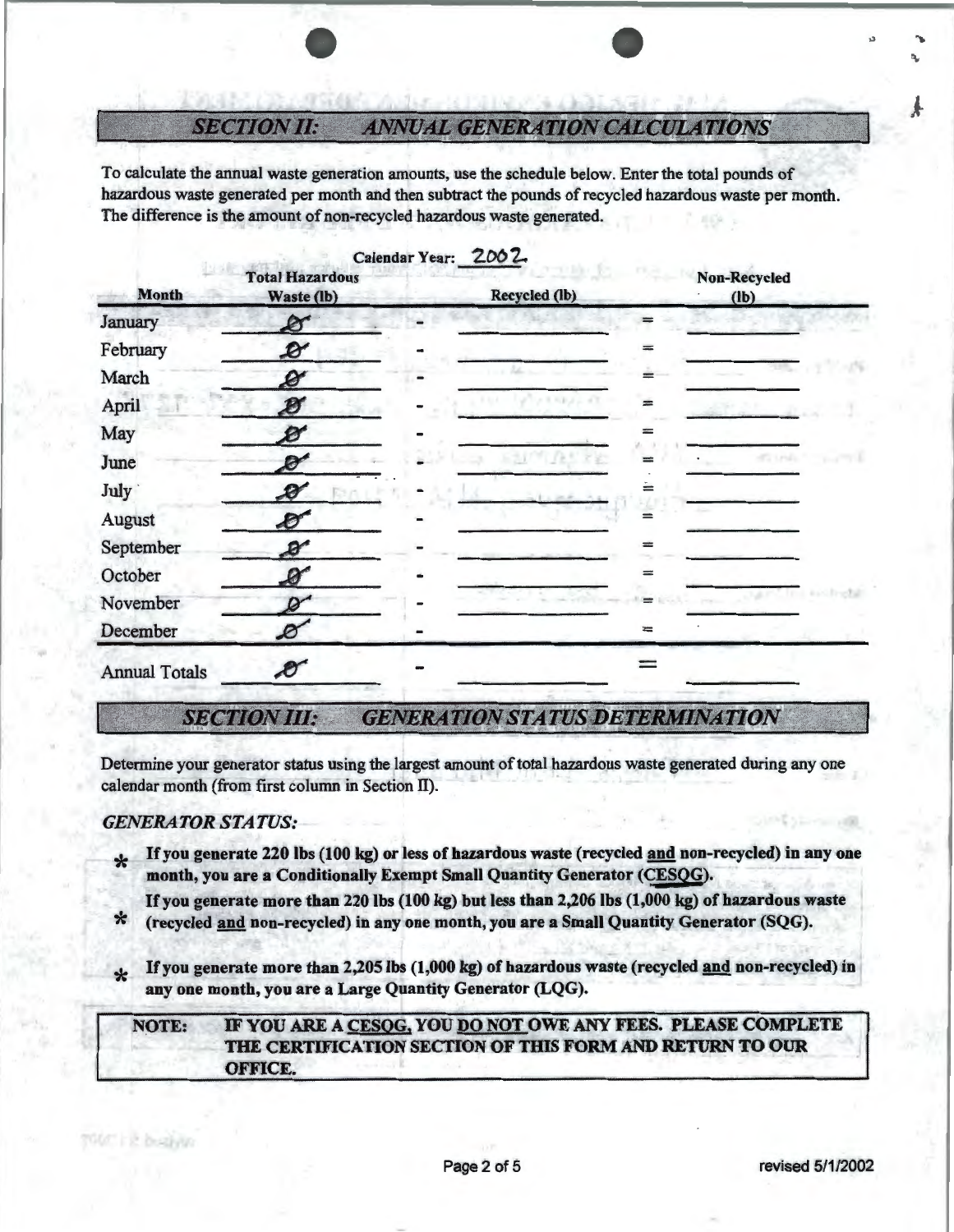### $\textcolor{red}{\textbf{SECTIONIV:}}$  **BUSINESS FEES**

Based on the generator status detennined from Section III, check the appropriate category for this facility and pay the appropriate Business Fee.

> Conditional Exempt Small Quantity Generator **1989** 10 no fees due Small Quantity Generator **1989** 1200.00 Small Quantity Generator Large Quantity Generator \$2,500.00

#### *SECTIONV:* **ANNUAL GENERATION FEES**

- 1. Conditionally Exempt Small Quantity Generators do not owe any annual generator fees.
- 2. Small Quantity Generators shall pay the following fees based on the average monthly amount of non-recycled hazardous waste generated.

Annual total non-recycled hazardous waste from Section II divided by twelve- equals monthly average

 $\ln 12 =$  pounds per month

| 1 - 500 pounds/month       |    | 35.00  |
|----------------------------|----|--------|
| 501 - 1,000 pounds/month   | S. | 100.00 |
| 1,001 - 2,205 pounds/month | S. | 250.00 |
|                            |    |        |

If< 2,206 pounds/month, enter appropriate fee: s RL

3. Large Quantity Generators at a site shall pay the following fees for non-recycled hazardous waste generated for the reporting year, if both hazardous waste and hazardous wastewater were generated at the site, the generator must determine the amounts for each to calculate the fee. Use the following fee schedules for these calculations.

a. \$ 0.01 per pound of non-recycled hazardous waste generated at the site.

pounds for the reporting year  $X$  \$ 0.01 = \$

and

• . ·

!.

b. \$ 0.01 per ton of wastewater designated a hazardous waste solely because it exhibits a hazardous characteristic.

tons for reporting year  $X \$ 0.01 =$  \$  $\$$ 

Total LOG annual fee  $(a + b) =$  \$  $\theta$ 

1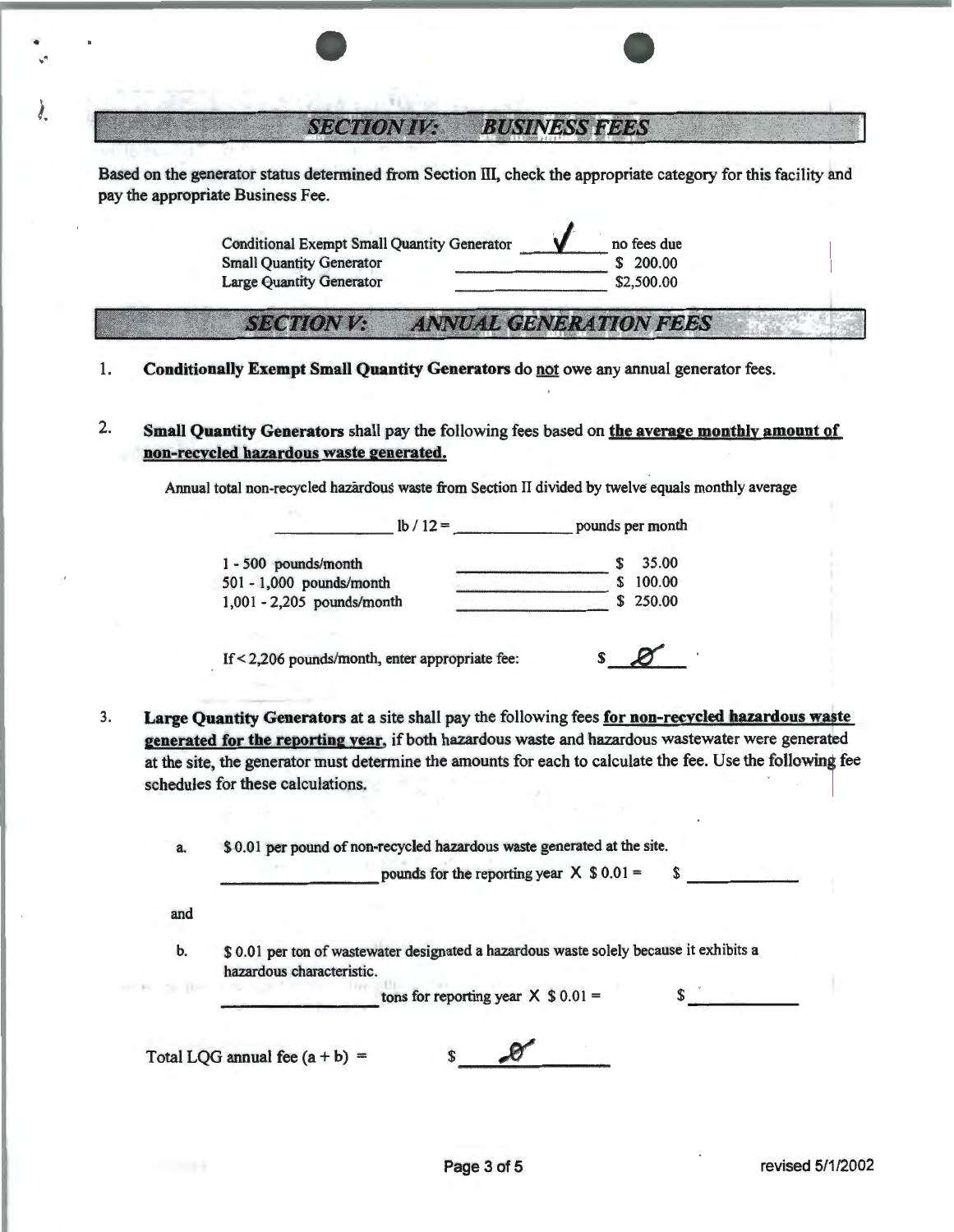**SECTION VI: PAST DUE FEES** 

Fees owed for previous years are calculated the same as above and are then multiplied by I%. The **sum** of the annual business fee (Section IV) and the generation fee (Section V) are **multiplied** by the number of months that the fee is past due:

Business Fee  $+$  Generation X 1% X Number of months past due  $=$  Late Fee

Example: ( $$200 + $35$ ) X 0.01 X 10 Months = \$23.50

This late fee is added to the business fee, the generation fee, and the administration charge of \$100 to determine the total past due fee owed for that year:

Business Fee + Generation + Late Fee + \$100 = Total Past Due Fee

Example:  $$200.00 + $35.00 + $23.50 + $100.00 = $358.50$ 

If you are paying past due fees for multiple years, you pay the administration charge one time only. The fees for each year are due on Agust 1st of the following year.

Example: Fees for 2000 were due on August 1, 2001. Please calculate past due fees and enter them below:

| 1996 Fees                       |  |        |
|---------------------------------|--|--------|
| 1997 Fees                       |  |        |
| <b>1998 Fees</b>                |  |        |
| <b>1999 Fees</b>                |  |        |
| <b>2000 Fees</b>                |  |        |
| Administrative Fee              |  | 100.00 |
| <b>Total Past Due Fees Owed</b> |  |        |

#### **SECTION VII:**  $CAP$ *FEES*

CAP Fees: The aggregate amount of annual generation and business fees to be paid per person [as defined at 20.4.3.107(B)(12) NMAC] for any year based on this Part (20.4.3 NMAC) shall be limited to:

|                          | \$35,000.00 |
|--------------------------|-------------|
| One facility             |             |
| <b>Two facilities</b>    | \$50,000.00 |
| Three or more facilities | \$65,000.00 |

If your facility generates non-recycled hazardous waste in amounts which will result in a total fee greater than the amounts given in the above table, you only pay the CAP Fee indicated. These CAP Fees does not apply to late fees.